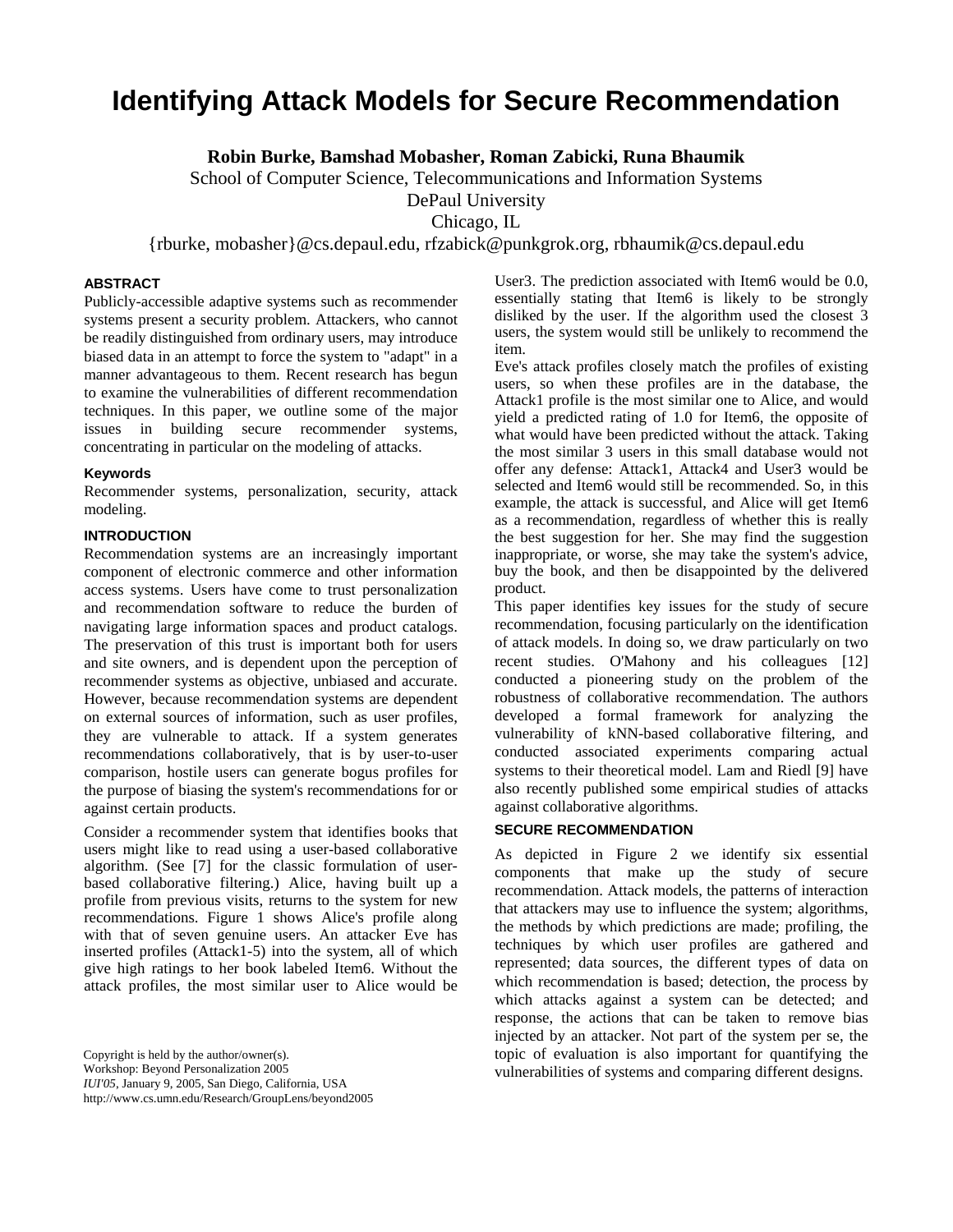|                   | Item1 | Item <sub>2</sub> | Item <sub>3</sub> | Item4 | Item <sub>5</sub> | Item6    | Correlation w. Alice |
|-------------------|-------|-------------------|-------------------|-------|-------------------|----------|----------------------|
| Alice             | 1.0   | 0.2               | 0.6               | 0.6   |                   | $\gamma$ |                      |
| User1             | 0.2   |                   | 0.8               |       | 0.8               | 0.2      | $-1$                 |
| User2             | 0.2   | 0.0               | 0.6               |       | 0.2               | 0.2      | 0.33                 |
| User <sub>3</sub> | 0.8   | 0.2               | 0.6               | 0.6   |                   | 0.0      | 0.97                 |
| User4             | 0.6   | 0.5               | 0.5               |       | 0.5               | 0.2      | 0.87                 |
| User <sub>5</sub> |       | 0.6               |                   | 0.5   | 0.5               | 0.2      | $-1$                 |
| User <sub>6</sub> | 0.4   | 0.4               |                   | 0.5   | 0.5               | 0.2      | 0.0                  |
| User <sub>7</sub> |       | 1.0               |                   | 0.2   | 1.0               | 0.0      | -1                   |
| Attack1           | 1.0   | 0.2               | 0.6               | 0.6   |                   | 1.0      | 1.0                  |
| Attack2           | 0.2   |                   | 0.2               |       | 0.8               | 1.0      | NaN                  |
| Attack3           | 0.2   | 0.0               | 0.6               |       | 0.2               | 1.0      | 0.33                 |
| Attack4           | 0.8   | 0.2               | 0.6               | 0.6   |                   | 1.0      | 0.97                 |
| Attack5           | 0.4   | 0.4               |                   | 0.5   | 0.5               | 1.0      | 0.65                 |

Figure 1. A push attack favoring Item6.

Our primary goal in this paper is to provide a framework based on these six dimensions for further research in secure personalization. We briefly discuss each of the components introduced above, however, we focus primarily on identifying and characterizing different attack models.

#### **Data sources**

The research cited above has concentrated on recommenders that use collaborative data for making recommendations. Another class of recommender system uses algorithms based not on user ratings alone but also information about the items themselves. A content-based recommender, for example, predicts a particular user's preferences by learning to classify items as liked and disliked based on their features and the user's feedback; see [10] for example. A knowledge-based recommender reasons about the fit between a user's need and the features of available products [2].

These systems are vulnerable to a different form of attack, in which the data sources of content information are attacked. This phenomenon is well-known in the web search industry as "search engine spam"<sup>1</sup>[:](#page-1-0) web page authors attach misleading keywords, metadata and other information to their pages in the hopes of being retrieved in response to popular queries.

While there is little direct defense against falsified content data, combining different sources of data in hybrid systems may offer some defense against attacks against any particular data source. This possibility is discussed further below.

# **Algorithms**

 $\overline{a}$ 

The recent research cited above has concentrated on the characteristics of the kNN algorithm for recommendation as this is the most commonly-used technique. The most typical formulation of the idea is the user-to-user comparison seen in Figure 1.

Item-based collaborative filtering works slightly differently [13]. Instead of comparing users' pattern of ratings of items, the system compares the patterns of preference for each item across all users. [9] examines the application of the kNN technique to item-based collaborative filtering, finding some defensive advantages to this technique for certain attacks.

What the kNN techniques share is that they base their predictions on raw user profile data. A variety of modelbased recommendation techniques are also well-studied in the recommender systems literature: Bayesian networks, association rules, decision trees, and latent semantic analysis are a few of the techniques that have been used.

A hybrid recommendation algorithm is one that uses multiple data sources of different types. Much of the success of the Google search engine<sup>2</sup> [c](#page-1-1)an be attributed to its use of an authority measure (effectively a collaborativelyderived weight) in addition to standard content-based metrics of similarity in query processing [1]. This hybrid technique means that a page that is misleadingly labeled is much less likely to be retrieved by Google than by a system that uses only content. Google is therefore an example of a hybrid approach to secure recommendation, defending against a biased content attack through the addition of collaborative information.

Hybrid recommendation, combining multiple recommenders of different types, is therefore a promising approach for securing recommender systems. The taxonomy of hybrid recommendation developed in [3] can be a useful guide to the landscape of possible hybrid combinations.

# **Profiling**

The research described in [12] and [9] makes use of explicit ratings data: products are individually and explicitly rated by the user as liked and disliked. Some recommender systems use implicit ratings, ratings that are inferred from user behavior, rather than explicitly provided by the user. (See the research reviewed in [6].) Such data sources have different characteristics than the classic explicit rating scenario. In Web usage mining [4, 15], Web

<span id="page-1-0"></span><sup>1</sup> http://www.google.com/contact/spamreport.html

<span id="page-1-1"></span><sup>&</sup>lt;sup>2</sup>http://www.google.com/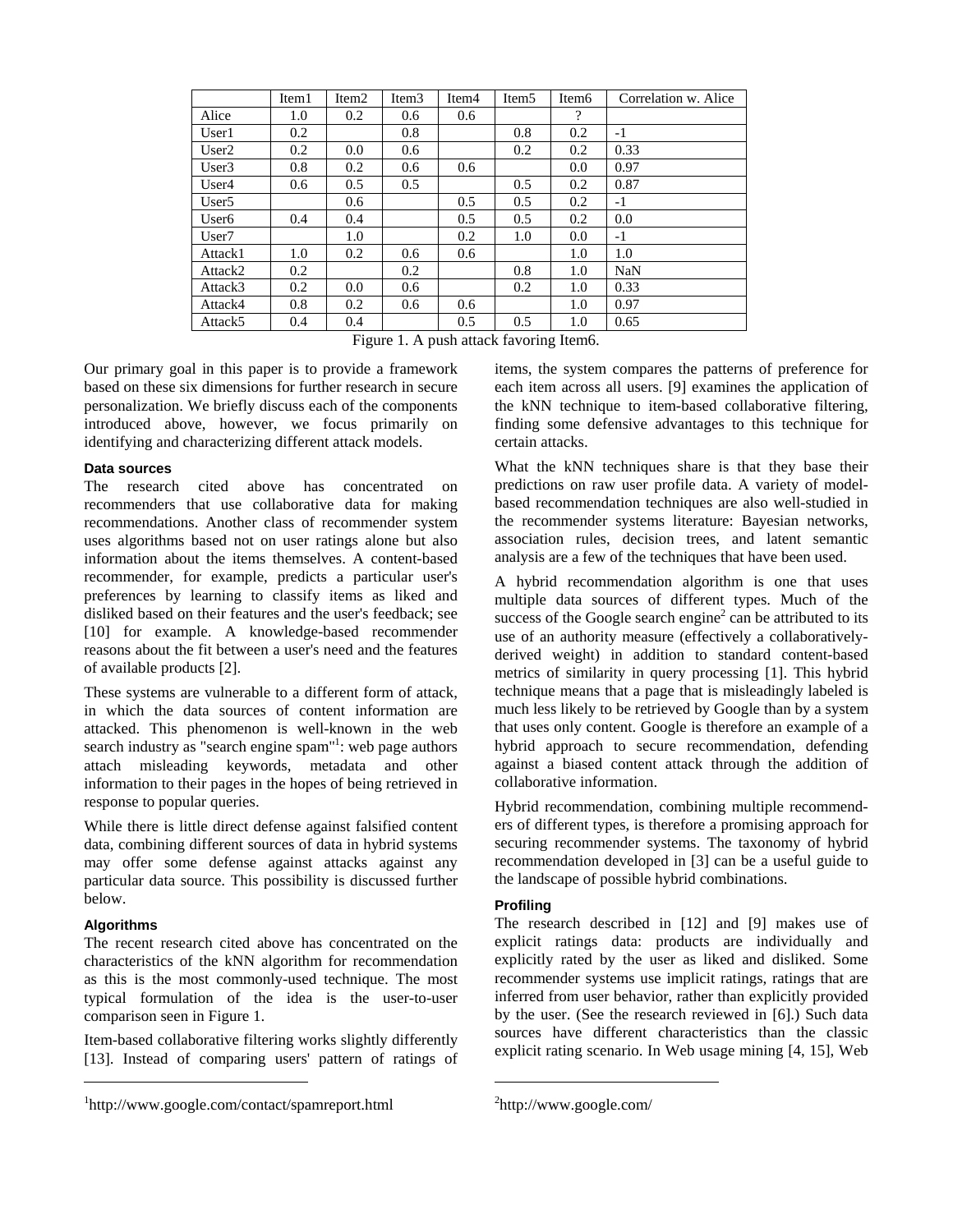

Figure 2. Components of secure recommendation.

server logs are examined for link traversal and dwell time and continuously-valued ratings derived from this analysis, and as a result, negative ratings are not available. We may infer that if page A got less attention than page B that page B is liked more, but not necessarily that page A was disliked. Web usage mining has been studied as the underlying framework for a whole class of Web personalization systems that take users' navigational activity into account to generate recommendations or create adaptive content [11].

Any attempt to secure such recommenders against attack must take into account their unique characteristics both in terms of the structure of the profiles and how profiles are collected. In a web personalization system, an attacker cannot simply call up a list of web pages and assign them ratings. A more sophisticated softbot attack must be mounted in which a software agent interacts with the web site in a predefined way. Such mechanisms are certainly not beyond the capabilities of attackers, and simulations of such attacks will be useful for understanding what distinctive traces they might leave.

#### **Detection and response**

Any on-line system may be subject to attack. For most information systems, the ability of an unknown user to change the behavior of the system itself would constitute an attack. For adaptive systems like recommender systems, the whole point is to allow public access and for users' choices to change system behavior. Detection therefore becomes a matter of determining if biased profiles are being injected into the system. Ideally, the most resistant algorithms would be used, the best sources of data and the most effective profiling techniques. However, while attention to these issues will harden the system against attack, they will not eliminate the threat.

Effective detection will depend on the ability to either (i) detect patterns of activity that are characteristic of an attack or (ii) to detect changes in system performance that suggest the presence of biased data. Research into the first option would draw from classic intrusion detection work, in which system behavior is monitored for activity that matches

known attack patterns.<sup>3</sup> [T](#page-2-0)he second option is intriguing, but perhaps more difficult to realize. [9] demonstrates that an effective attack may not leave any obvious markers, such as a significant degradation of overall accuracy.

The response to an attack will depend on the method by which it is detected. If an attack can be detected by a behavioral measure or the examination of system logs, the profiles generated by the suspect activities can simply be eliminated. However, if bias is detected in a holistic manner, it may be impossible to discriminate the bogus profiles responsible for the bias from those created by genuine users. In this case, the system may need mechanisms to compensate for detected bias without editing the profile base.

#### **Evaluation**

1

There has been considerable research in the area of recommender systems evaluation. See [8] for a particularly comprehensive example. Some of these concepts can also be applied to the evaluation of the security of recommender systems, but in evaluating security, we are interested not in raw performance, but rather in the change in performance induced by an attack.

[12] introduced two evaluation measures: robustness and stability. Robustness measures the performance of the system before and after an attack to determine how the attack affects the system as a whole. Stability looks at the shift in system's ratings for the attacked item induced by the attack profiles.

As Lam and Riedl [9] point out, merely measuring the change in prediction strength may not be sufficient to determine the practical impact of an attack. If an attack changes the predicted rating for an item by some quantity, this may have little or no impact on a user if the item does not appear in the small set of items at the top of the

<span id="page-2-0"></span> $3$  (Denning, 1987) is a classic example, and there is a large body of continuing research in the area, with the regular RAID symposia serving as a major research forum (http://www.raid-symposium.org/).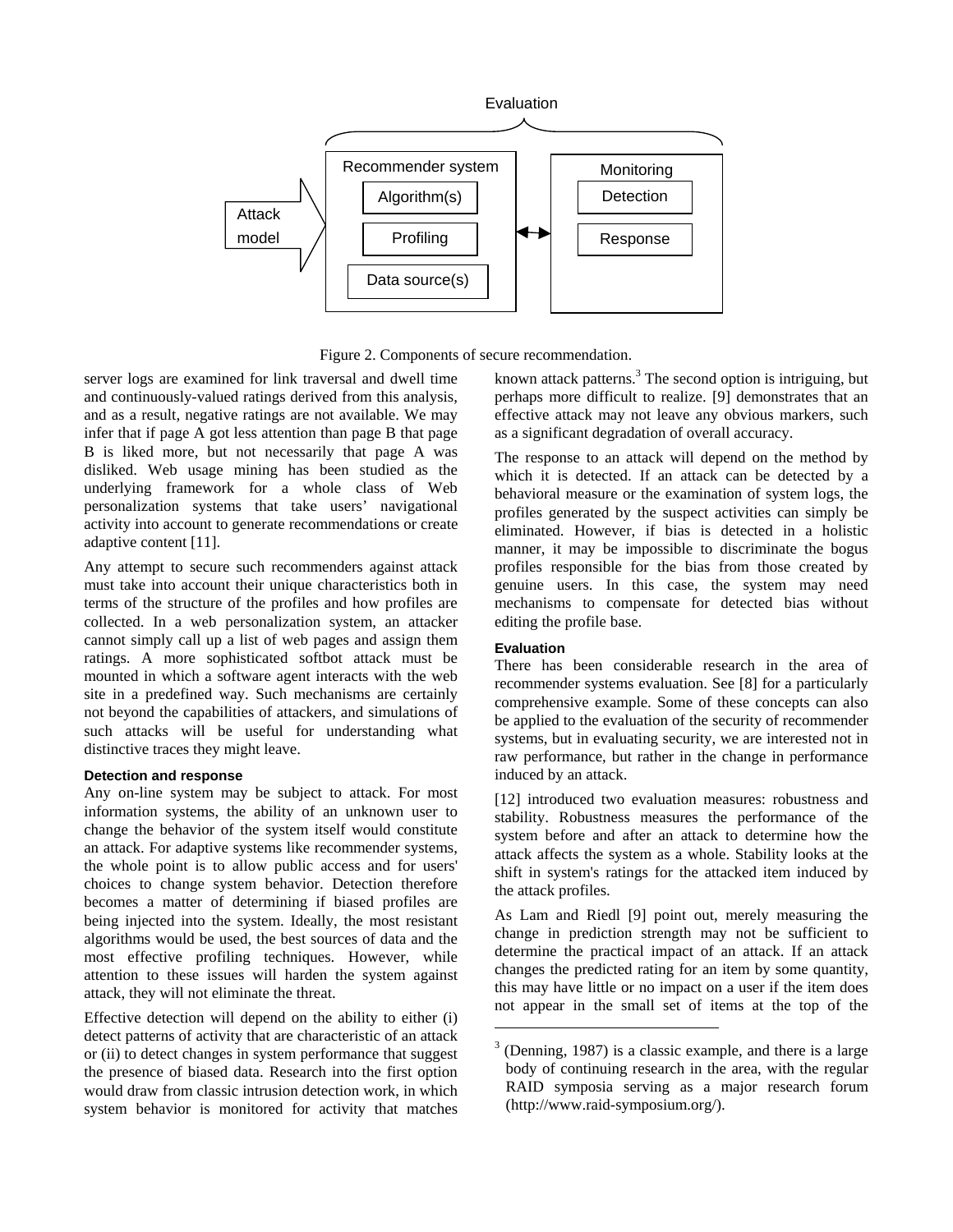recommendation list. Lam and Riedl measure instead how frequently a pushed item is moved into the top recommendation set. This is a more practical measure of the consequences of an attack for end users.

Stability allows us to evaluate how attacking the system benefits the attacker, but only if there is a single outcome of interest. In general, an attacker may have a more complex notion of utility, she may want some products recommended and others not, for example.

To capture a more multi-dimensional notion of the attacker's intent, we can turn to utility theory. The expected utility of the system may be defined as

$$
E(u) = \sum_{k=1}^{n} w_k P(k)
$$

where *k* ranges over all possible recommendation outcomes,  $w_k$  is the utility associated with that outcome for the attacker, and  $P(k)$  is the probability of an outcome. After the system is attacked, we compute  $E(u')$  for the biased system, and the denote this change as  $\delta = E(u') - E(u)$ , the expected utility gain for the attack, or the *payoff*.

Different models of attacker utility can then be employed to the task of evaluating payoff. Adopting a simple notion of utility, we can assign a value to each outcome in which the attacker's favorite item ends up in a user's recommendation list. In this case,  $\delta$  would correspond to the change in frequency of top list appearance, roughly the measure proposed in [9].

However, some of the attacks described below argue for a more complex notion of utility. In the segmented attack, the attacker is trying to get the system to favor one item against others in a competitive environment. Simply getting the favored item into the top n recommendations might not be acceptable if the other items are also present. Such considerations are best addressed by a utility-based framework for evaluation.

# **ATTACK MODELING**

There has been a number of attack types studied in previous work. This section enumerates these attacks and several additional ones.

#### **Perfect Knowledge Attack**

*A perfect knowledge attack is one in which the attacker reproduces the precise details of the data distribution within the profile database.* 

In a perfect knowledge attack, the biased profiles injected by the attacker match exactly with the profiles already in the system except that they exhibit bias for or against some particular item. [12] formalized the perfect knowledge attack and identified its two variants: "push" in which the attacker attempts to have the target item recommended more often and "nuke" in which the aim is to prevent recommendation. We will adopt this terminology with respect to the aims of the attacker. Figure 1 is an example of a perfect knowledge push attack.

Their paper assumes that the bias with respect to class is the only perturbation introduced by the attacker. In other words, push profiles look just like real profiles in terms of their distribution of items and ratings: the only difference is that they give some item a positive rating much more frequently. This assumption lends analytical clarity to the approach, but it is probably not realistic that the attacker will be able to craft an attack so accurately.

#### **Random attack**

*A random attack may be a push or nuke attack, that is, a particular item will be given high or low ratings, but other ratings in each profile are chosen randomly.* 

[9] used this attack style, crafting bogus profiles by using a normal distribution based on the overall mean and standard deviation of their dataset. Such profiles would have the same overall characteristics as the dataset, but not the same precise distribution of ratings across individual items.

#### **Average attack**

*An average attack is a push or nuke attack in which the ratings in crafted profiles are distributed around the mean for each item.* 

With this attack, we assume that the attacker knows the average rating of each item and the profiles therefore match the distribution across items. Arguing that this level of data was likely to be accessible to an attacker (often exposed by the recommender itself), Lam and Riedl proposed the average attack as more realistic than the perfect knowledge attack, yet still sensitive to the data distribution. They showed that an attack using this level of knowledge was significantly more effective than the random attack.

## **Consistency attack**

*A consistency attack is one in which the consistency of the ratings for different items is manipulated rather than their absolute values.* 

[9] found that an item-based collaborative filtering algorithm was on the whole more robust than the userbased technique against the random and average attacks. This can be seen by looking at Figure 1 from an item-based point of view. An item-based recommender would try to predict the preference of Alice for Item6 by looking at other items that have a similar pattern of preference. Here we see that this particular attack is not successful. In the original, the system would have not had any items with a strong similarity with the entries for Item6. After the attack, the similarity with the pushed item is even worse. Most likely the system would not recommend Item6 in either case, but it would be more likely to recommend it before the attack than after.

What this indicates is that a successful attack against an item-based system would have to have a different character than an attack against a user-based one. The situations are not parallel, because the attacker can add user profiles in their entirety, but only can only augment the item profile.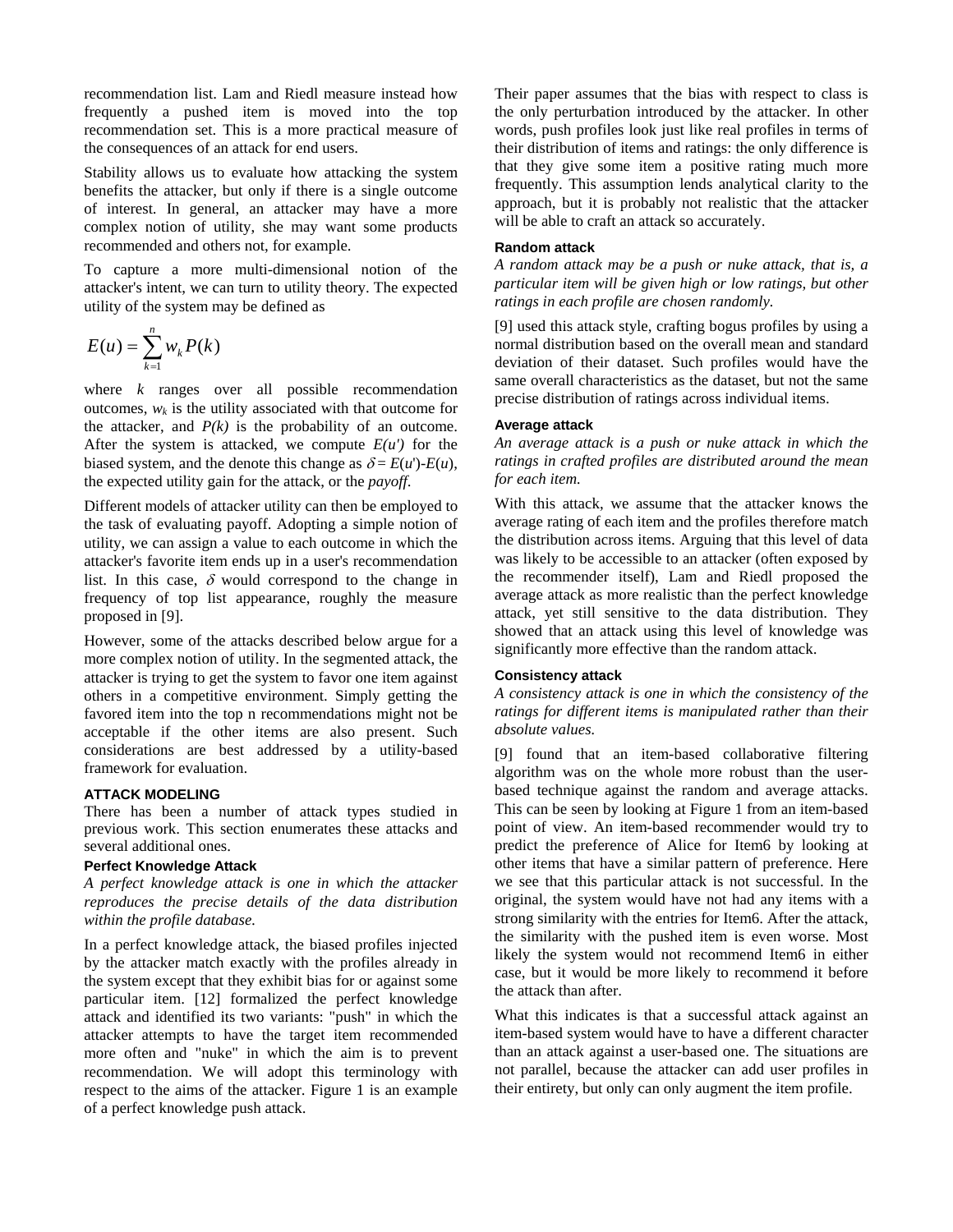|                         | Item1   | Item <sub>2</sub> | Item <sub>3</sub> | Item <sub>4</sub> | Item <sub>5</sub> | Item <sub>6</sub>        |
|-------------------------|---------|-------------------|-------------------|-------------------|-------------------|--------------------------|
| Alice                   | 1.0     | 0.2               | 0.6               | 0.6               |                   | $\overline{\mathcal{L}}$ |
| User1                   | 0.2     |                   | 0.8               |                   | 0.8               | 0.2                      |
| User <sub>2</sub>       | 0.2     | 0.0               | 0.6               |                   | 0.2               | 0.2                      |
| User3                   | 0.8     | 0.2               | 0.6               | 0.6               |                   | 0.0                      |
| User4                   | 0.6     | 0.5               | 0.5               |                   | 0.5               | 0.2                      |
| User <sub>5</sub>       |         | 0.6               |                   | 0.5               | 0.5               | 0.2                      |
| User <sub>6</sub>       | 0.4     | 0.4               |                   | 0.5               | 0.5               | 0.2                      |
| User <sub>7</sub>       |         | 1.0               |                   | 0.2               | 1.0               | 0.0                      |
| Attack1                 | 1.0     | 1.0               | 1.0               | 1.0               | 0.0               | 1.0                      |
| Attack2                 | 1.0     | 0.0               | 1.0               | 1.0               | 1.0               | 1.0                      |
| Attack3                 | 1.0     | 1.0               | 1.0               | 1.0               | 0.0               | 1.0                      |
| Attack4                 | 1.0     | 0.0               | 1.0               | 1.0               | 1.0               | 1.0                      |
| Attack5                 | 1.0     | 1.0               | 1.0               | 1.0               | 0.0               | 1.0                      |
| Cosine vs Item6 (pre)   | $-0.78$ | 0.09              | 0.14              | 0.38              | $-0.70$           |                          |
| Cosine vs Item 6 (post) | 0.77    | $-0.09$           | 0.92              | 0.11              | $-0.27$           |                          |

Figure 3. A consistency attack favoring Item6.

To attack an item-based recommender successfully, the attacker must generate profiles for the preferred item that match the profiles of other items that the user likes. For example, Eve needs to make her title match well against items that Alice likes and poorly against others. In other words, Alice's favorite items should get ratings that match the pushed item and other titles should be distant. The specific algorithm used may determine what kind of attack would be successful. Against a median-adjusted algorithm like correlation or some forms of cosine similarity [13], the manipulation of values as in the average attack is not very effective because the bogus profiles essentially add the same thing to their respective items: relatively constant profile values. In order to attack this kind of algorithm the attacker must vary the ratings given to non-favorites across different profiles while using essentially fixed positive values for those favorites that we want to have match against the item to be pushed.

An example of consistency attack can be found in Figure 3. The pattern of ratings in the attacking profiles is the same for Item6 as for Item1, Item3 and Item4, those preferred by Alice. The items not preferred by Alice (Item2 and Item5) get profiles that violate the pattern. As the example shows, the item that Alice likes best Item1 moves from a very low similarity to Item6 to a very high similarity with the attack in place.

In this contrived example, the attacker knows exactly which items Alice likes and dislikes, but in practice, the kind of distributional data used in the average attack can be used to achieve the same effect by selecting items frequently rated high and low. We are currently conducting experiments to quantify the effectiveness of this novel form of attack.

#### **Segmented attack**

*A segmented attack is an attack against a set of related items – equivalent to a market segment in an e-commerce domain. The aim is to push one item ahead of others considered to be its competitors.* 

With the segmented attack, the aim of the attacker is not as simple as in the uni-dimensional push or nuke models. In a segmented attack, the attacker's aim is to push a particular item, but also to simultaneously nuke other products within the same segment. The attacker will want to have an effect on recommendations given to precisely those users with an interest in the market segment in question.

For example, Eve may identify other books that share the same general topic as her book Item6 and craft profiles using them. Suppose that, in our example Items 3 and 4 are in the same genre as Item6. An examination of Figure 1 shows that the perfect knowledge push attack does not reduce the recommendation score of Item3 and Item4, and depending on how the score is computed, might even increase it.

Finding the optimal segmented attack is somewhat tricky. A naive approach of combining nuke and push in a single set of attack profiles will not be successful, since such profiles would not be similar to users interested in the genre – all of whom would presumably actually like some of the items that Eve is trying to nuke. Consider what would happen if the attack profiles in Figure 1 had very low scores for Items 3 and 4 – they would lose their similarity to Alice.

Launching a large number of separate nuke attacks, one against each item in the genre and a simultaneous push attack in favor of Item6 is a possible but computationally costly alternative: if Eve is pushing a title with many competitors such as a romance novel, she would have many competing titles to nuke. In addition, such an attack could only guarantee that the competing products would be recommended less often overall and the pushed products more often. It will not guarantee that the pushed item is pushed to Eve's target market.

A successful segmented attack will be one in which the push item is recommended to precisely those users that have many positive ratings in the genre, and in which the presence of similar ratings in the bogus profiles does not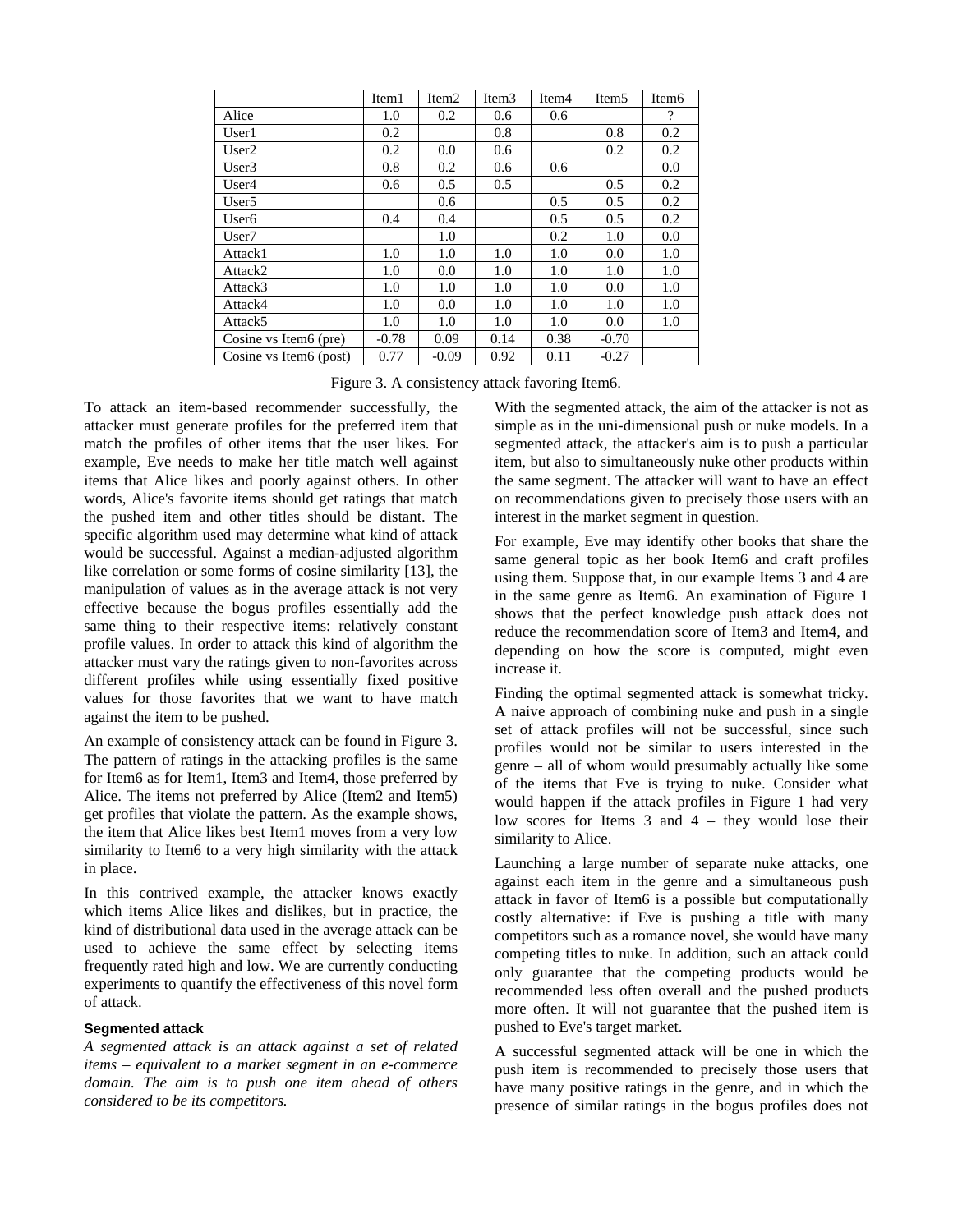|                     | Item <sub>1</sub> | Item <sub>2</sub> | Item <sub>3</sub> | Item <sub>4</sub> | Item <sub>5</sub> | Item <sub>6</sub>  | Correlation w. Alice |
|---------------------|-------------------|-------------------|-------------------|-------------------|-------------------|--------------------|----------------------|
| Alice               | 1.0               | 0.2               | 0.6               | 0.6               |                   | $\overline{\cdot}$ |                      |
| User1               | 0.2               |                   | 0.8               |                   | 0.8               | 0.2                | $-1$                 |
| User2               | 0.2               | 0.0               | 0.6               |                   | 0.2               | 0.2                | 0.33                 |
| User3               | 0.8               | 0.2               | 0.6               | 0.6               |                   | 0.0                | 0.97                 |
| User4               | 0.6               | 0.5               | 0.5               |                   | 0.5               | 0.2                | 0.87                 |
| User <sub>5</sub>   |                   | 0.6               |                   | 0.5               | 0.5               | 0.2                | $-1$                 |
| User <sub>6</sub>   | 0.4               | 0.4               |                   | 0.5               | 0.5               | 0.2                | 0.0                  |
| User <sub>7</sub>   |                   | 1.0               |                   | 0.2               | 1.0               | 0.0                | $-1$                 |
| Attack1             | 0.9               | 0.8               |                   |                   | 0.8               | 1.0                | 1.0                  |
| Attack2             | 0.2               | 0.8               |                   |                   | 0.8               | 1.0                | $-1$                 |
| Attack3             | 0.8               | 0.2               |                   |                   | 0.8               | 1.0                | 1                    |
| Attack4             | 0.9               | 0.8               |                   |                   | 0.2               | 1.0                |                      |
| Attack <sub>5</sub> | 0.8               | 0.2               |                   |                   | 0.2               | 1.0                | 0.65                 |

Figure 4. Bandwagon attack favoring Item6; Items 1, 2 and 5 are the most-commonly

have the effect of increasing the likelihood of the competing products being recommended. Interestingly, it may easier to craft a segmented attack against an itembased algorithm than a user-based one. The goal in the item-based attack would be to add data in which the ratings for the pushed item follow the same pattern as the competing other genre items. We are still investigating the parameters of an optimal segmented attack.

#### **Bandwagon attack**

# *A bandwagon attack is one in which the aim is to associate the pushed item with a fixed set of popular items.*

The segmented attack, which aims at particular users interested a particular corner of the item space, is in some ways the opposite of the bandwagon attack. In this attack, the attacker can take advantage of Zipf's law: a small number of items, best-seller books for example, get the lion's share of attention, and hence are more likely to appear in user profiles. By associating her book with current best-sellers, Eve can ensure that her bogus profiles have a good probability of matching any given user, since so many users will have these items on their profiles. The bandwagon attack shown in Figure 4 is even more successful that the perfect attack. Note that it is not necessary to rate the commonly-rated items highly: Alice, for example, does not like Item 2, but most will have some opinion. [12] looked at bandwagon attacks in which ratings for two well-liked items were the basis for push attacks, as in Figure 4. While such attacks could theoretically succeed, a more practical attack would need to target a larger set of popular items since fielded recommender systems will lower bounds on the degree of profile overlap that they will accept.

#### **Probing attack**

## *A probing attack is one in which the aim is to discover the algorithms and/or parameters of the recommender system itself.*

As we have shown (and years of experience in computer security confirm), an attacker's knowledge of the system plays a large role in determining the success of an attack.

The more Eve knows about the targeted recommender system, the more effective she can make her attack. This is clear with the consistency attack: Eve would only choose such an attack if she knew that the system was item-based.

On one hand, it is a well-established principle of computer security that the fewer secrets the security of a system depends on, the more secure it is [14]. In particular, the security of a recommender system should not depend on its algorithms being unknown – so-called "security through obscurity."

On the other hand, these technical details will not be public knowledge. It may be necessary for an attacker to acquire this knowledge through interaction with the system itself: hence, the probing attack. A probing attack will most likely consist of a series of small-scale attack / test combinations designed to yield enough information to support a later intervention that supports the attacker's real goal.

Given an infinite number of interactions, an attacker would in principle be able to learn everything there is to know about a recommender system. The relevant question for the probing attack is again one of utility: can the marginal benefit of each probe (in terms of increased certainty about algorithm and parameters) be minimized so that such attacks are rendered impractical?

## **CONCLUSIONS AND FUTURE WORK**

Recent research has established the vulnerabilities of the most common collaborative recommendation algorithms. This paper has outlined some of the important issues for continuing research in secure recommender systems: attack models, algorithms, data sources, profiling techniques, detection and response, and evaluation. It is clear that this will be a fruitful area of research for some time.

A recommender system can be considered robust if it can maintain its recommendation quality in the face of attackers' attempts to bias it. The "robustness" property must be predicted on attack type: there is no algorithmic defense against a physical attack that unplugs a server, for example. Attack modeling is therefore a necessary first step to clarifying what we mean by a system's robustness: